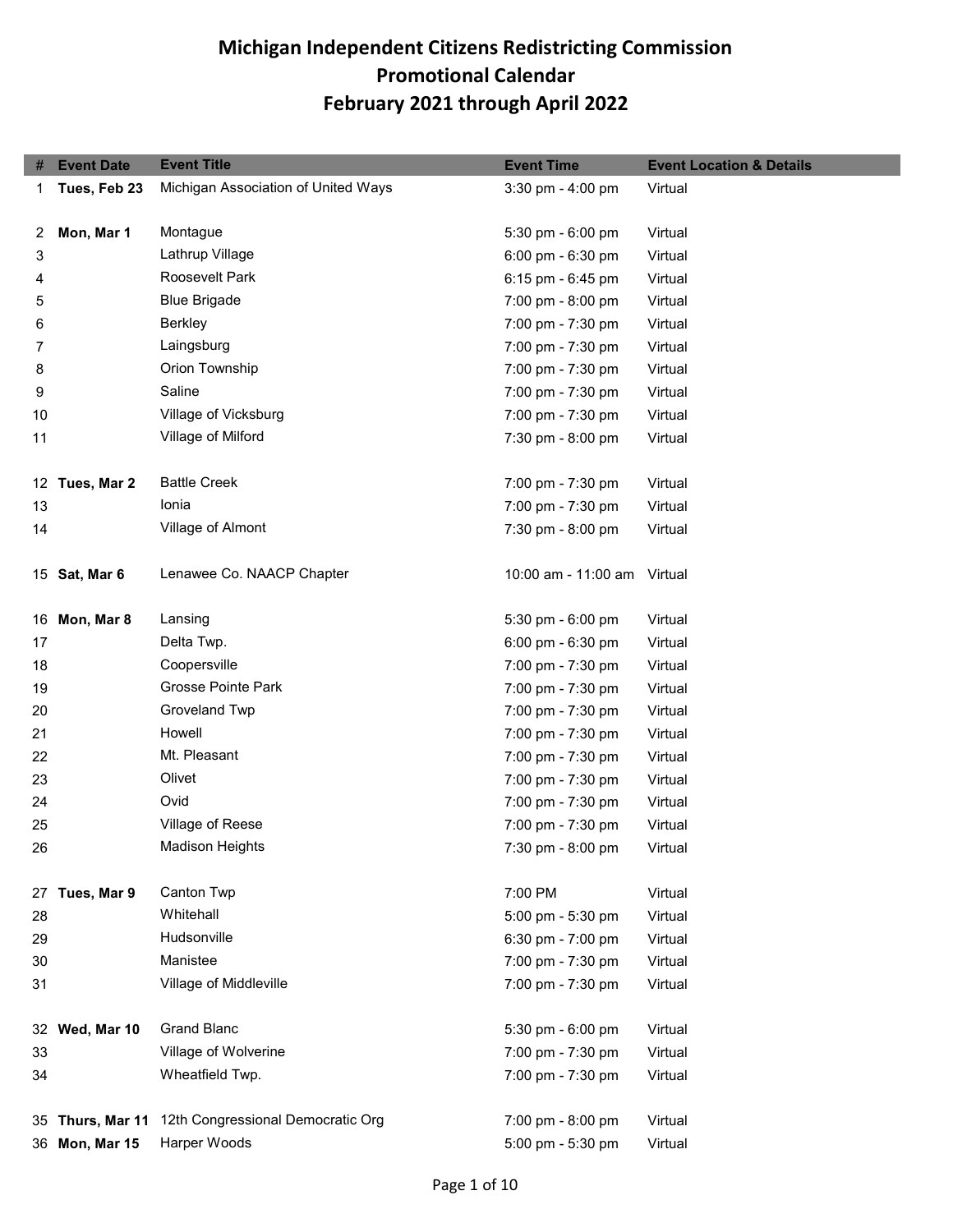| #  | <b>Event Date</b>            | <b>Event Title</b>                                             | <b>Event Time</b>           | <b>Event Location &amp; Details</b> |
|----|------------------------------|----------------------------------------------------------------|-----------------------------|-------------------------------------|
| 37 |                              | <b>Big Rapids</b>                                              | 6:30 pm - 7:00 pm           | Virtual                             |
| 38 |                              | Chelsea                                                        | 7:00 pm - 7:30 pm           | Virtual                             |
| 39 |                              | Ferrysburg                                                     | 7:00 pm - 7:30 pm           | Virtual                             |
| 40 |                              | Lowell                                                         | 7:00 pm - 7:30 pm           | Virtual                             |
| 41 |                              | Northville                                                     | 7:00 pm - 7:30 pm           | Virtual                             |
| 42 |                              | Parchment                                                      | 7:00 pm - 7:30 pm           | Virtual                             |
| 43 |                              | Plymouth                                                       | 7:00 pm - 7:30 pm           | Virtual                             |
| 44 |                              | <b>Reed City</b>                                               | 7:00 pm - 7:30 pm           | Virtual                             |
| 45 |                              | <b>Traverse City</b>                                           | 7:00 pm - 7:30 pm           | Virtual                             |
| 46 |                              | Orchard Lake Village                                           | 7:15 pm - 7:45 pm           | Virtual                             |
| 47 |                              | <b>Grand Haven</b>                                             | 7:30 pm - 8:00 pm           | Virtual                             |
| 48 |                              | Mason                                                          | 7:30 pm - 8:00 pm           | Virtual                             |
| 49 |                              | <b>Brighton Twp</b>                                            |                             | Virtual                             |
|    |                              |                                                                |                             |                                     |
|    | 50 Tue, Mar 16               | Meridian Twp                                                   | 6:00 pm - 6:30 pm           | Virtual                             |
| 51 |                              | <b>Three Rivers</b>                                            | 6:00 pm - 6:30 pm           | Virtual                             |
| 52 |                              | Clawson                                                        | 7:30 pm - 8:00 pm           | Virtual                             |
| 53 |                              | Huntington Woods                                               | 7:30 pm - 8:00 pm           | Virtual                             |
| 54 |                              | Village of Beverly Hills                                       | 7:30 pm - 8:00 pm           | Virtual                             |
|    |                              |                                                                |                             |                                     |
|    |                              | 55 Thurs, Mar 18 American Assn of University Women in Michigan | 7:00 pm - 8:00 pm           | Virtual                             |
| 56 |                              | <b>Brighton</b>                                                | 7:30 pm - 8:00 pm           | Virtual                             |
|    |                              |                                                                |                             |                                     |
| 57 | Mon, Mar 22                  | Dexter                                                         | 6:00 pm - 6:30 pm           | Virtual                             |
| 58 |                              | <b>Niles</b>                                                   | 6:00 pm - 6:30 pm           | Virtual                             |
| 59 |                              | St. Joseph                                                     | 6:00 pm - 6:30 pm           | Virtual                             |
| 60 |                              | Village of Brooklyn                                            | 6:00 pm - 6:30 pm           | Virtual                             |
| 61 |                              | <b>Bloomfield Twp</b>                                          | 7:00 pm - 7:30 pm           | Virtual                             |
| 62 |                              | Grandville                                                     | 7:00 pm - 7:30 pm           | Virtual                             |
| 63 |                              | Midland                                                        | 7:00 pm - 7:30 pm           | Virtual                             |
| 64 |                              | New Baltimore                                                  | 7:00 pm - 7:30 pm           | Virtual                             |
| 65 |                              | Rochester Hills                                                | 7:00 pm - 7:30 pm           | Virtual                             |
| 66 |                              | Village of Blissfield                                          | 7:00 pm - 7:30 pm           | Virtual                             |
| 67 |                              | Village of Ortonville                                          | 7:00 pm - 7:30 pm           | Virtual                             |
| 68 |                              | Grand Ledge                                                    | 7:30 pm - 8:00 pm           | Virtual                             |
|    |                              |                                                                |                             |                                     |
| 69 | Tues, Mar 23                 | Michigan Voices                                                | 6:00 pm - 7:30 pm           | Virtual                             |
| 70 |                              | Rogers City                                                    | 6:00 pm - 7:30 pm           | Virtual                             |
| 71 |                              | Canton                                                         | 7:00 PM                     | Virtual                             |
|    |                              |                                                                |                             |                                     |
|    | 72 Thurs, Mar 25 Forsyth Twp |                                                                | 6:30 pm - 7:00 pm           | Virtual                             |
|    | 73 Sat, Mar 27               | Detroit District 1 - Council Member James Tate                 | 10:00 am - 11:00 am Virtual |                                     |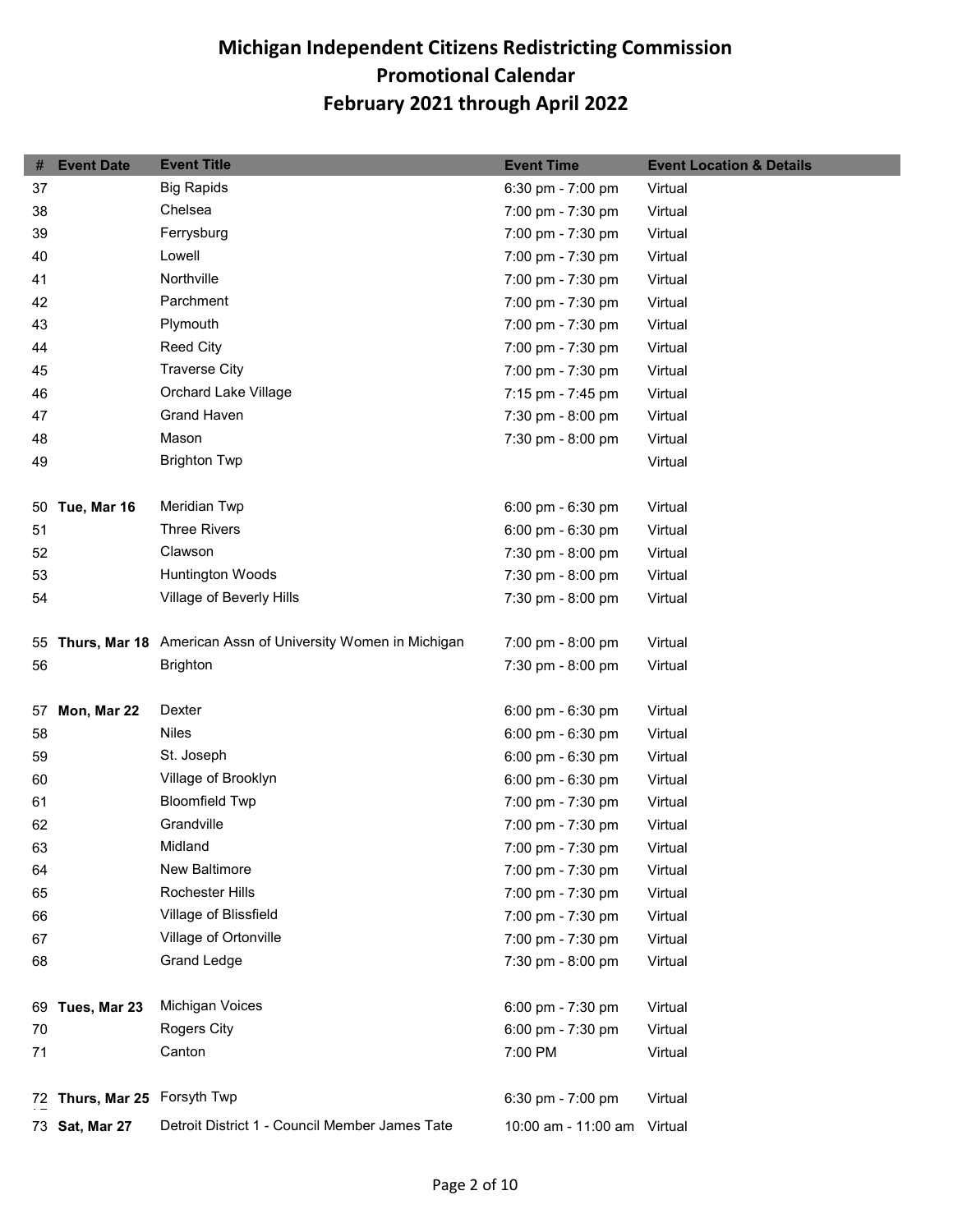|     | <b>Event Date</b> | <b>Event Title</b>                                                                         | <b>Event Time</b>                      | <b>Event Location &amp; Details</b>                                         |
|-----|-------------------|--------------------------------------------------------------------------------------------|----------------------------------------|-----------------------------------------------------------------------------|
|     | 74 Mon, Mar 29    | Marquette                                                                                  | 6:00 pm - 6:30 pm                      | Virtual                                                                     |
|     | 75 Sat, Apr 3     | Washtenaw County Democratic Party                                                          | 8:30 am - 10:00 am                     | Virtual                                                                     |
| 77  | 76 Tue, Apr 6     | <b>Bridgeport Township</b><br>Reviving Our American Democracy (Road)                       | 6:00 pm - 6:30 pm<br>7:00 pm - 8:30 pm | Bridgeport Township, 6740 Dixie<br>Highway, Bridgeport, MI 48722<br>Virtual |
|     | 78 Sun, Apr 11    | League of Women Voters Leelanau                                                            | 3:00 pm - 4:00 pm                      | Virtual                                                                     |
| 79  |                   | Michigan Democratic Party Hispanic Latino Caucus                                           | $3:00 \text{ pm} - 4:00 \text{ pm}$    | Virtual                                                                     |
| 80  | Mon, Apr 12       | <b>Communities First</b>                                                                   | 5:30 pm - 6:30 pm                      | Virtual                                                                     |
| 81  |                   | League of Women Voters - Grand Haven                                                       | 7:00 pm - 7:30 pm                      | Virtual                                                                     |
|     | 82 Tue, Apr 13    | League of Women Voters - Lansing                                                           | 7:00 pm - 8:00 pm                      | Virtual                                                                     |
|     | 83 Wed, Apr 14    | League of Women Voters - Mt. Pleasant                                                      | 7:00 pm - 8:00 pm                      | Virtual                                                                     |
|     | 84 Fri, Apr 16    | Michigan Non Profit Assn                                                                   | 1:00 pm - 2:00 pm                      | Virtual                                                                     |
|     | 85 Mon, Apr 19    | <b>MIRS Podcast</b>                                                                        | 10:00 am - 10:30 am Virtual            |                                                                             |
|     | 86 Tue, Apr 20    | League of Women Voters - Grand Traverse Area                                               | 12:00 pm - 1:00 pm                     | Virtual                                                                     |
| 87  |                   | League of Women Voters - Cooper Country                                                    | 6:30 pm - 7:00 pm                      | Virtual                                                                     |
| 88  |                   | Making Public Hearings Fair and Effective                                                  | 6:30 pm - 7:30 pm                      | Virtual                                                                     |
| 89. | Wed, Apr 21       | League of Women Voters - Tecumseh/Lenawee<br>County                                        | 7:00 pm - 8:00 pm                      | Virtual                                                                     |
| 90  | Thurs, Apr 22     | <b>Michigan Association of School Boards</b>                                               | $10:30 - 11:00$ a.m.                   | Virtual                                                                     |
| 91  |                   | League of Women Voters - Crawford County                                                   | 6:00 pm - $7:00$ pm                    | Virtual                                                                     |
| 92  |                   | League of Women Voters - Northeastern Voters<br>League of Women Voters - Dearborn/Dearborn | 7:00 pm - 8:00 pm                      | Virtual                                                                     |
| 93  |                   | Heights                                                                                    | 7:00 pm - 8:00 pm                      | Virtual                                                                     |
| 94  |                   | League of Women Voters - Grosse Point                                                      | 7:00 pm - 8:00 pm                      | Virtual                                                                     |
| 95  |                   | League of Women Voters - Holland                                                           | 7:00 pm - 8:00 pm                      | Virtual                                                                     |
|     | 96 Fri, Apr 23    | <b>Flashpoint - WDIV</b>                                                                   | 2:30 pm - 3:00 pm                      | Virtual                                                                     |
|     | 97 Tue, Apr 27    | League of Women Voters - Jackson                                                           | 6:00 pm - 6:30 pm                      | Virtual                                                                     |
| 98  |                   | League of Women Voters - Manistee                                                          | 7:00 pm - 7:30 pm                      | Virtual                                                                     |
|     | 99 Wed, Apr 28    | Adrian AM Rotary                                                                           | 7:00 am - 8:00 am                      | Virtual                                                                     |
|     | 100 Thurs, Apr 29 | <b>Reddit AMA</b>                                                                          | 11:30 am - 12:00 pm                    | Virtual                                                                     |
| 101 |                   | League of Women Voters - Saginaw County                                                    | 6:30 pm - 7:30 pm                      | Virtual                                                                     |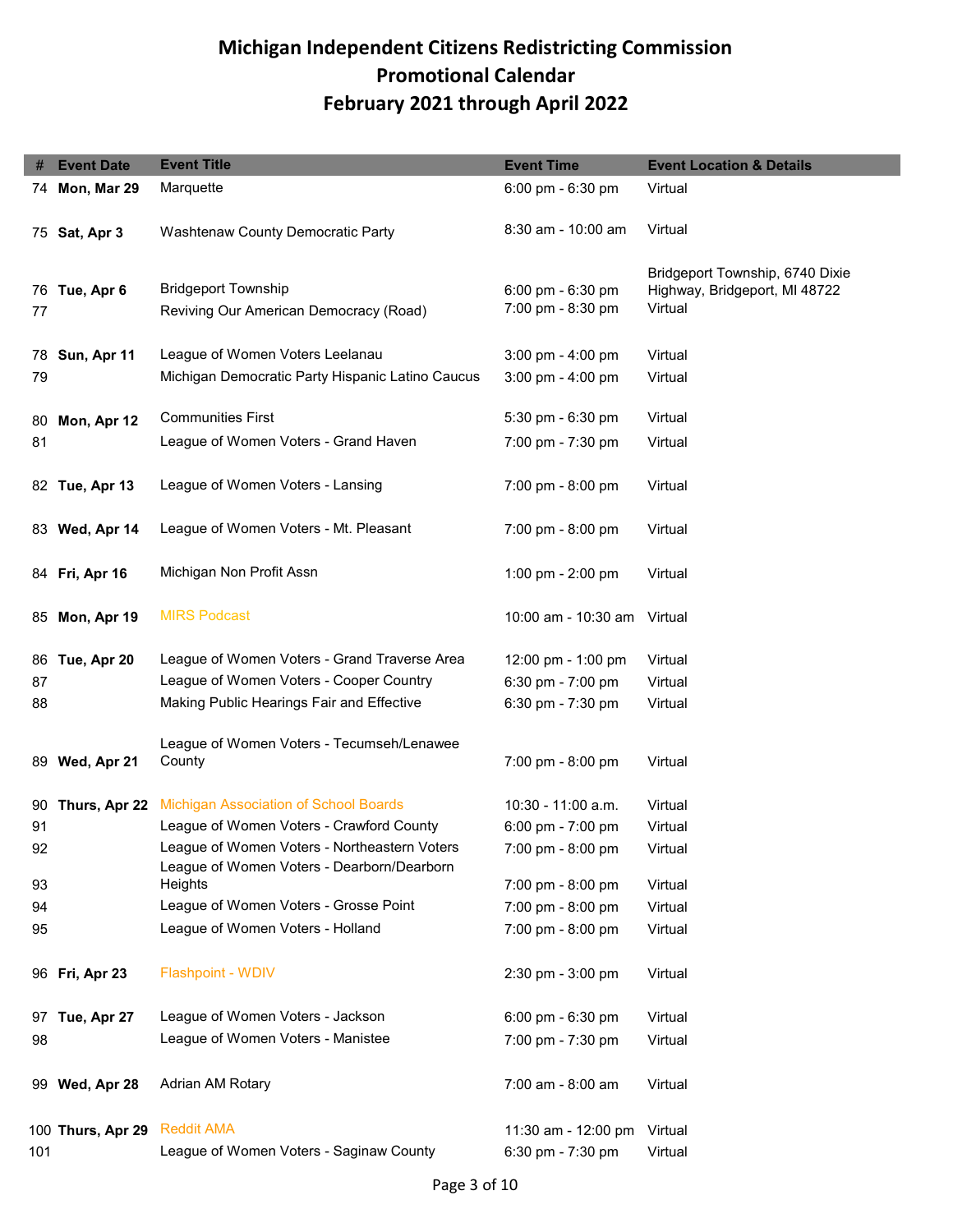| #   | <b>Event Date</b>               | <b>Event Title</b>                                                   | <b>Event Time</b>                   | <b>Event Location &amp; Details</b> |
|-----|---------------------------------|----------------------------------------------------------------------|-------------------------------------|-------------------------------------|
| 102 |                                 | League of Women Voters - Kalamazoo                                   | 7:00 pm - 7:30 pm                   | Virtual                             |
| 103 |                                 | League of Women Voters - Brighton/Howell                             | 7:00 pm - 8:00 pm                   | Virtual                             |
| 104 |                                 | League of Women Voters - Calhoun                                     | 7:00 pm - 8:00 pm                   | Virtual                             |
|     |                                 |                                                                      |                                     |                                     |
|     | 105 Mon, May 3                  | League of Women Voters - Macomb County                               | $7:00 \text{ pm} - 8:00 \text{ pm}$ | Virtual                             |
|     |                                 |                                                                      |                                     |                                     |
|     | 106 Thurs, May 6                | <b>Antrim County</b>                                                 | 11:00 am - 11:30 am                 | Virtual                             |
| 107 |                                 | <b>Adrian Rotary</b>                                                 | 12:00 pm - 12:30 pm                 | Virtual                             |
| 108 |                                 | League for Conservation Voters Education Fund                        | 5:45 pm - 7:15 pm                   | Virtual                             |
|     | 109 Mon, May 10                 | Kick-Off Press Conference for Public Hearings                        | 10:00 am - 10:30 am                 | Virtual                             |
| 110 |                                 | Delta Sigma Theta Detroit Alumni Chapter                             | 6:00 pm - 7:30 pm                   | Virtual                             |
| 111 |                                 | Michigan NAACP Statewide Forum                                       | 6:00 - 7:30 pm                      | Virtual                             |
|     |                                 |                                                                      |                                     |                                     |
|     | 112 Wed, May 12                 | Media Meet - WNMU's Weekly Public Affairs Program 2:00 pm - 3:00 pm  |                                     | Virtual                             |
| 113 |                                 | League of Women Voters - Grand Rapids                                | $6:30$ pm - $8:00$ pm               |                                     |
|     |                                 | League of Women Voters - Flint                                       |                                     | Virtual                             |
| 114 |                                 |                                                                      | 7:00 pm - 8:00 pm                   | Virtual                             |
|     |                                 | 115 Thurs, May 13 League of Women Voters - Oakland County            | 2:30 pm - 3:30 pm                   | Virtual                             |
| 116 |                                 | <b>WKAR with Sophia Sallaby</b>                                      | 9:00 am - 9:15 am                   | Virtual                             |
|     |                                 |                                                                      |                                     |                                     |
|     | 117 Fri, May 14                 | WKAR State of the State Podcast with Matt Grossman 9:00 am - 9:30 am |                                     | Virtual                             |
|     |                                 |                                                                      |                                     |                                     |
|     |                                 | Social Justice Ministry - Empowerment Church                         |                                     |                                     |
|     | 118 Sun, May 16                 | Southfield                                                           | 6:00 pm - 7:30 pm                   | Virtual                             |
|     |                                 |                                                                      |                                     |                                     |
|     | 119 Mon, May 17                 | League of Women Voters - Midland                                     | 7:00 pm - 7:30 pm                   | Virtual                             |
|     |                                 | 120 Tues, May 18 Civic Center TV & 89.3 Lakes FM                     | 10:20 a.m. -10:30 a.m. Virtual      |                                     |
|     |                                 |                                                                      |                                     |                                     |
|     | 121 Wed, May 19                 | <b>Midland Business Alliance</b>                                     | 11:00 am - 12:00 pm                 | Virtual                             |
| 122 |                                 | <b>Media Meet</b>                                                    | 12:00 pm - 1:00 pm                  | <b>WNMU Studio</b>                  |
| 123 |                                 | League of Women Voters - Eastern UP                                  | 3:15 pm - 4:30 pm                   | <b>Bird's Eye Outfitters</b>        |
| 124 |                                 | Rotary Club TC                                                       | 7:30 am - 8:30 am                   | Virtual                             |
|     | 125 Thurs, May 20 Labor Podcast |                                                                      | 11:00 am - 11:30 am                 | Virtual                             |
| 126 |                                 | <b>Bridge Michigan</b>                                               | 12:00 pm - 1:00 pm                  | Virtual                             |
|     |                                 | MSU Extension Center - Gaylord                                       |                                     |                                     |
| 127 |                                 |                                                                      | 12:00 pm - 1:00 pm                  | Virtual                             |
|     | 128 Mon, May 24                 | League of Women Voters - Jackson                                     | 6:00 pm - 7:00 pm                   | Virtual                             |
|     |                                 |                                                                      |                                     |                                     |
|     | 129 Wed, May 26                 | League of Women Voters - Northwest Wayne                             | 7:00 pm - 8:00 pm                   | Virtual                             |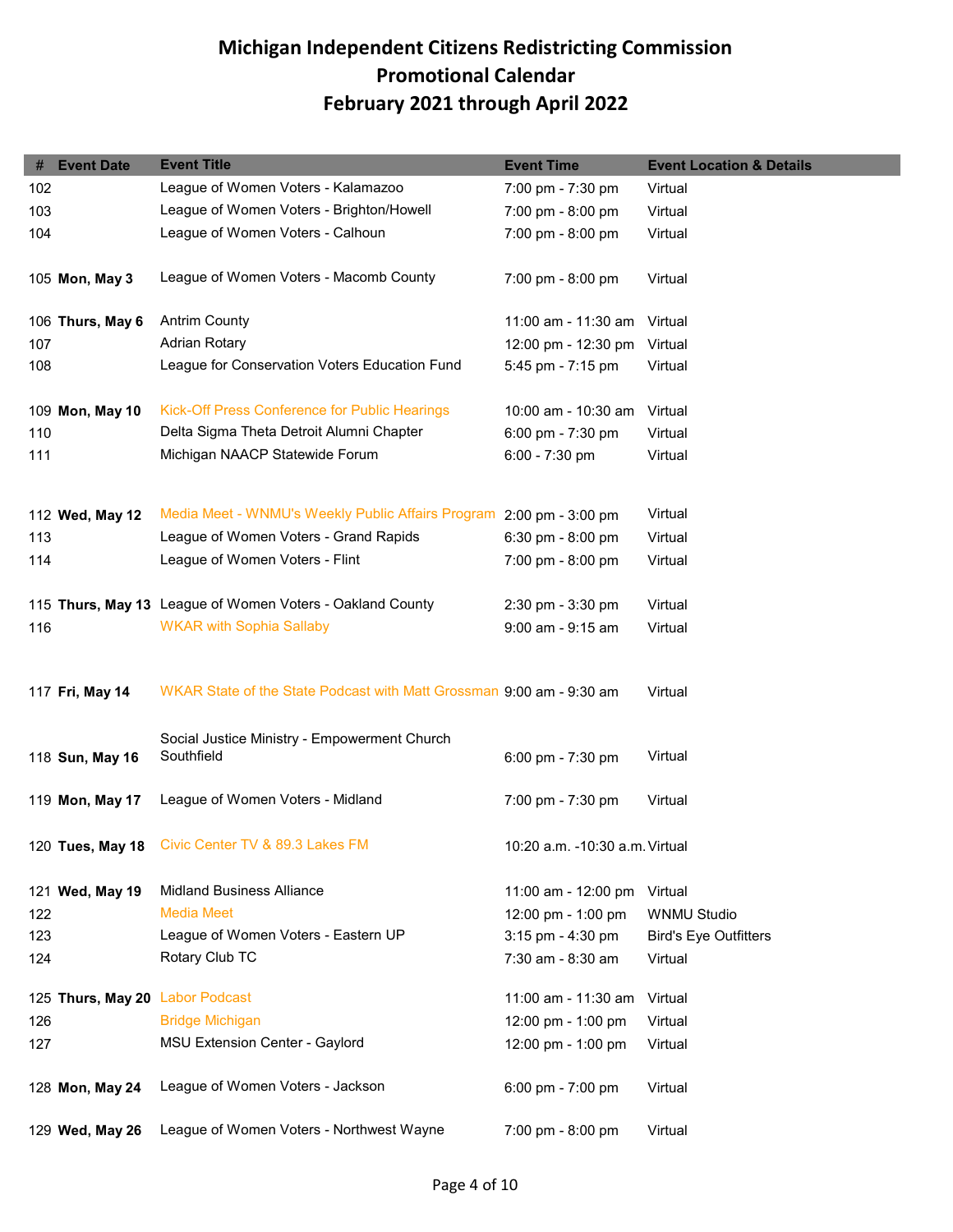| #   | <b>Event Date</b> | <b>Event Title</b>                                                                                      | <b>Event Time</b>                   | <b>Event Location &amp; Details</b>                        |
|-----|-------------------|---------------------------------------------------------------------------------------------------------|-------------------------------------|------------------------------------------------------------|
|     | 130 Tues, Jun 1   | The Exchange Club of Dearborn                                                                           | 12:00 pm - 1:00 pm                  | Park Place Catering Hall, 23400 Park<br>Street, Dearborn   |
|     | 131 Wed, Jun 2    | <b>MICRC and 211 Press Conference</b>                                                                   | 11:00 am - 12:00 pm                 | Virtual                                                    |
| 132 |                   | Saginaw Town Hall Presentation                                                                          | 6:00 pm - 8:00 pm                   | World Christian Campus Church, 2405<br>Bay Street, Saginaw |
| 133 |                   | Dearborn Town Hall Presentation                                                                         | 7:00 pm - 8:00 pm                   | Dearborn Public Library                                    |
|     | 134 Mon, Jun 7    | Western Michigan University FCS 4120 Family Policy<br>Redistricting Michigan - Asian Pacific Islander - | $6:00 \text{ pm} - 8:00 \text{ pm}$ | Virtual                                                    |
| 135 |                   | American Votes in Michigan                                                                              | 6:00 pm - 8:00 pm                   | Virtual                                                    |
| 136 |                   | <b>Clarkston Liberty Presentation</b>                                                                   | 6:30 pm - $7:30$ pm                 | Clarkston Independence District Library                    |
|     | 137 Tues, Jun 8   | United Way of Southwest Michigan                                                                        | 9:00 am - 10:00 am                  | Virtual                                                    |
|     | 138 Wed, Jun 9    | League of Women Voters Grand Rapids                                                                     | 6:30 pm - 8:00 pm                   | Virtual                                                    |
| 139 |                   | United Way of Southwest Michigan                                                                        | 6:30 pm - $7:30$ pm                 | Virtual                                                    |
|     | 140 Mon, Jun 14   | Town Hall Forum                                                                                         | 6:00 pm - 7:30 pm                   | River Rouge High School, 1460<br>Coolidge Hwy, River Rouge |
| 141 |                   | <b>Mathematics and Politics</b>                                                                         | 6:30 pm - 8:00 pm                   | <b>Grand Rapids Community College</b>                      |
|     |                   |                                                                                                         |                                     |                                                            |
|     | 142 Tues, Jun 15  | Interview with WPHM                                                                                     | 7:10 pm - 7:20 pm                   | Virtual                                                    |
| 143 |                   | Detroit Area Agency on Aging                                                                            | 11:00 am - 12:00 pm                 | Virtual                                                    |
|     | 144 Wed, Jun 16   | 50 Percent Update                                                                                       | 11:30 am - 12:30 am                 | Virtual                                                    |
| 145 |                   | Town Hall Forum                                                                                         | 6:30 am - 8:00 pm                   | Lathrup Village Community Room                             |
| 146 |                   | <b>Eaton County Board</b>                                                                               | 7:00 pm - 7:30 pm                   | Virtual                                                    |
| 147 |                   | <b>WPHM-AM w/Paul Miller</b>                                                                            | 9:00 AM                             | Virtual                                                    |
|     |                   | 148 Thurs, Jun 17 Spotlight on the News with Chuck Stokes                                               | 10:00 am - 10:30 am Virtual         |                                                            |
| 149 |                   | Dearborn Rotary Club                                                                                    | 11:30 am - 1:00 pm                  | Virtual                                                    |
| 150 |                   | Detroit Today                                                                                           | 9:00 AM                             | Virtual                                                    |
|     | 151 Fri, Jun 18   | Advocates for Senior Issues in Kent County                                                              | 10:00 am - 11:00 am Virtual         |                                                            |
| 152 |                   | Lavonia Perryman Radio Show on Superstation<br>910AM                                                    | 4:50 pm - 5:30 pm                   | Virtual<br>Detroit Hispanic Development Corp,              |
| 153 |                   | Town Hall Forum                                                                                         | $5:00 \text{ pm} - 7:00 \text{ pm}$ | Detroit                                                    |
|     | 154 Sun, Jun 20   | Angela Moore on Superstation 910 AM                                                                     | 12:50 pm - 3:00 pm                  | Virtual                                                    |
|     | 155 Mon, Jun 21   | West Bloomfield Hills                                                                                   | 6:00 pm - 6:30 pm                   | Virtual                                                    |
| 156 |                   | Novi Running Group                                                                                      | 6:30 pm - 7:30 pm                   | Virtual                                                    |
|     |                   | 157 Wed, June 23 Rural Partners of Michigan                                                             | 11:00 am - 12:00 pm Virtual         |                                                            |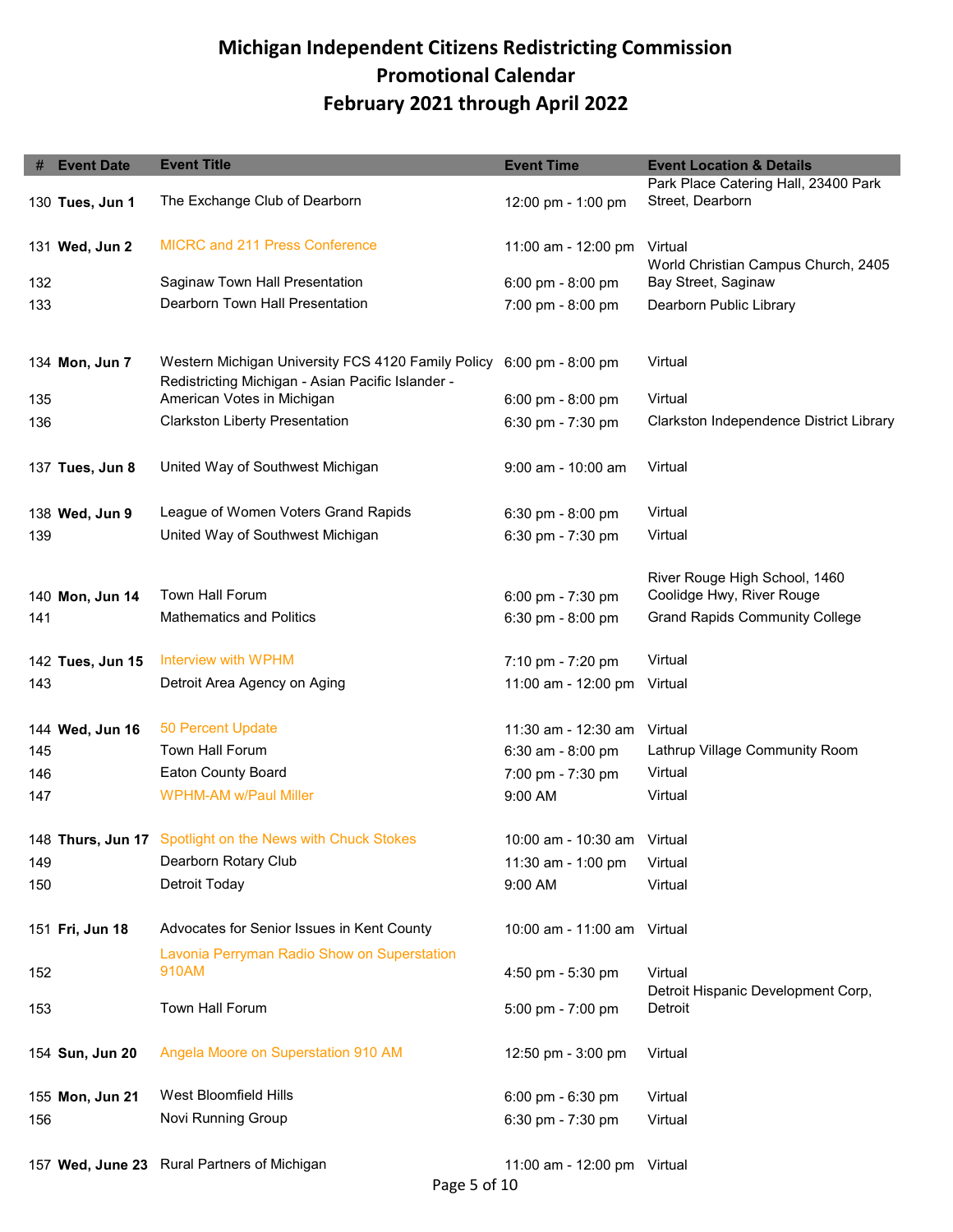| #   | <b>Event Date</b>               | <b>Event Title</b>                                               | <b>Event Time</b>           | <b>Event Location &amp; Details</b>                                                       |
|-----|---------------------------------|------------------------------------------------------------------|-----------------------------|-------------------------------------------------------------------------------------------|
| 158 |                                 | Lavonia Perryman Radio Show - Superstation 910AM 9:10 am-9:20 am |                             | Virtual                                                                                   |
|     | 159 Sat, June 26                | Michigan United Conservation Club                                | 12:00 pm - 12:30 pm Virtual |                                                                                           |
|     | 160 Mon, June 28                | Reviving Our American Democracy (Road)                           | 7:00 pm - 8:30 pm           | Whitehall, Muskegon                                                                       |
|     | 161 Wed, June 30                | <b>Barry County Town Hall</b>                                    | 6:30 pm to 7:30 pm          | Virtual                                                                                   |
|     | 162 Thurs, July 1               | <b>MLive Interview w/Lauren</b>                                  | 9:00 am - 9:30 am           | Virtual                                                                                   |
| 163 |                                 | <b>Wood Radio</b>                                                | 7:30 am - 7:45 am           | Virtual                                                                                   |
| 164 |                                 | <b>COI Press Conference</b>                                      | 10:00 am - 10:30 am         | Linc UP                                                                                   |
|     | 165 Wed, July 7                 | Roseville Public Library                                         | 1:00 pm to 2:00 pm          | Virtual<br>UAW Region 1, 27800 George Merrelli                                            |
| 166 |                                 | Redistricting Commissioners Townhall                             | 6:30 pm to 7:30 pm          | Drive, Warren, MI 48092                                                                   |
| 167 |                                 | On The Issues: Redistricting and Defeating Voter<br>Suppression  | 7:30 pm to 9:00 pm          | Virtual                                                                                   |
|     | 168 Mon, July 12                | <b>Brandon Twp Board Meeting</b>                                 | 7:00 pm to 7:30 pm          | Brandon Township, 395 Mill Street,<br>Ortonville, MI 48462                                |
|     | 169 Tues, July 13               | Bricklayers and Allied Crafworkers Local 2                       | 9:00 am - 9:30 am           | 11847 Shaver Rd, Schoolcraft, MI                                                          |
| 170 |                                 | Monroe County Town Hall                                          | 12:00 pm - 1:00 pm          | Virtual                                                                                   |
| 171 |                                 | Lakes Area Rotary                                                |                             | Virtual                                                                                   |
|     | 172 Wed, July 14                | Continuum of Care                                                | $9:00$ am - 10:00 am        | Virtual                                                                                   |
| 173 |                                 | <b>Working Together</b>                                          | 9:40 pm - 10:00 am          | Virtual                                                                                   |
|     | 174 Thurs, July 15 Environments | Detroit Hamtramck Coalition for Advancing Healthy                | 10:00 am - 11:00            | Virtual                                                                                   |
|     | 175 Fri, July 16                | <b>Mecosta County Fair</b>                                       |                             | Fairgrounds                                                                               |
|     | 176 Tues, July 20               | <b>Grand Rapids NAACP</b>                                        | 7:15 pm - 8:15 pm           | Virtual                                                                                   |
| 177 |                                 | <b>WKBD</b>                                                      |                             | Virtual                                                                                   |
|     | 178 Wed, July 21                | Michigan Nonprofit Assn Public Policy Advisory                   | 8:00 am - 9:00 am           | Virtual                                                                                   |
|     |                                 | 179 Thurs, July 22 MLA Coffee Hour                               | 9:55 am - 10:25 am          | Virtual                                                                                   |
|     | 180 Wed, July 28                | Redistricting 101 Town Hall                                      | 5:30 pm to 7:00 pm          | Philippine American Community Center,<br>17356 Northland Park Ct, Southfield, MI<br>48075 |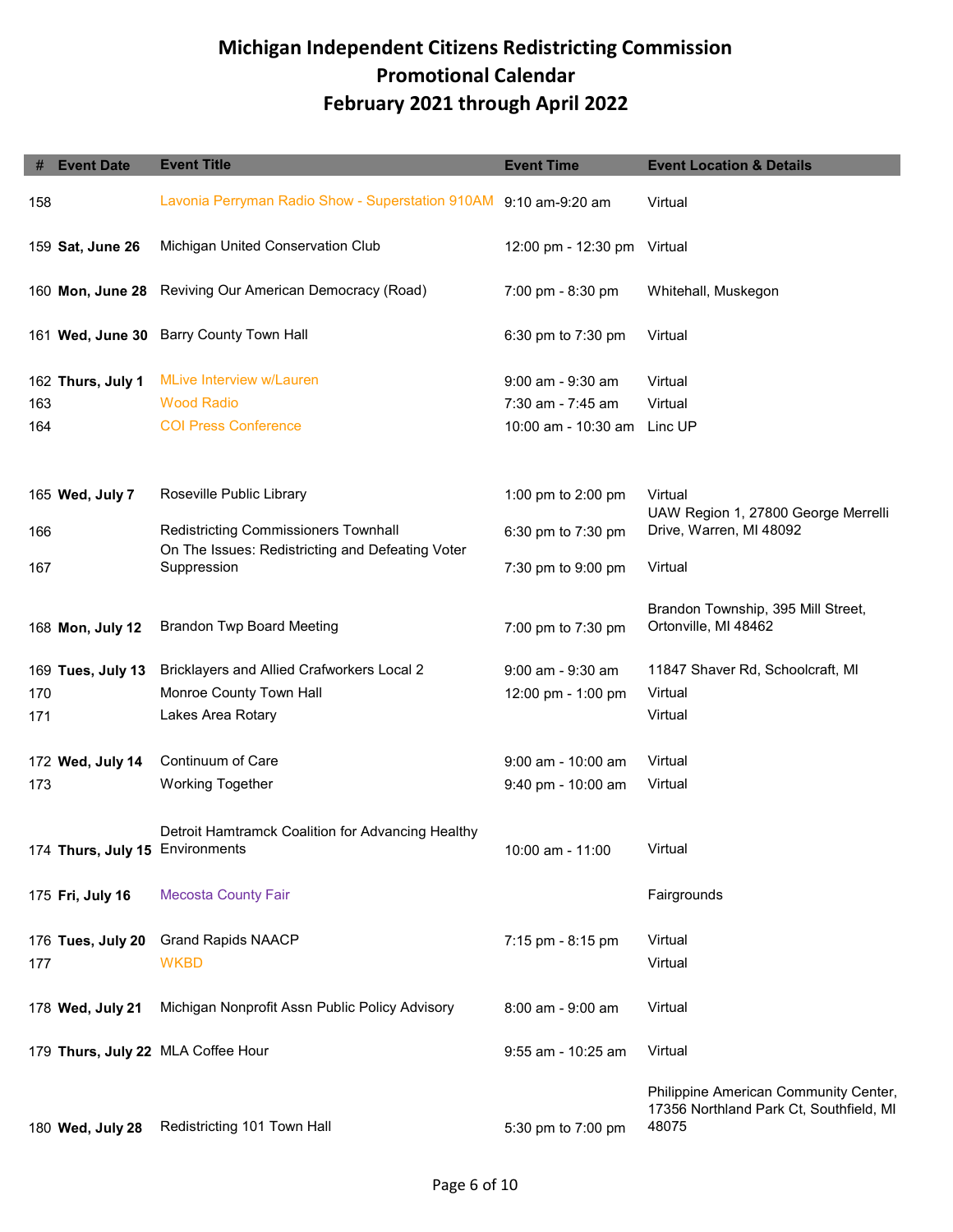| #   | <b>Event Date</b> | <b>Event Title</b>                                                   | <b>Event Time</b>                        | <b>Event Location &amp; Details</b>                                           |
|-----|-------------------|----------------------------------------------------------------------|------------------------------------------|-------------------------------------------------------------------------------|
|     | 181 Fri, July 30  | <b>Osceola County 4H Fair</b>                                        |                                          | Fairgrounds                                                                   |
|     |                   |                                                                      |                                          |                                                                               |
|     | 182 Mon, Aug 2    | Southern Wayne County Regional Chamber                               | 8:30 am - 9:30 am                        | Virtual                                                                       |
|     |                   |                                                                      |                                          |                                                                               |
|     |                   |                                                                      |                                          | Center for Community Transformation,                                          |
|     | 183 Mon, Aug 3    | Town Hall in Grand Rapids                                            | 6:00 pm - 7:30 pm                        | 1530 Madison Ave SE, Grand Rapids,<br>MI 49507                                |
|     |                   |                                                                      |                                          |                                                                               |
|     |                   | Lansing Chamber of Commerce - Delta Twp - Eaton                      |                                          |                                                                               |
|     | 184 Wed, Aug 4    | County                                                               | $9:00$ am - 10:00 am                     | Virtual                                                                       |
| 185 |                   | Freedom Summer (One Love MI)                                         | 1:00 pm - $3:00$ pm                      | Virtual                                                                       |
|     |                   |                                                                      |                                          |                                                                               |
|     |                   | Campus Election Engagement Project and Campus<br>Vote Project        |                                          |                                                                               |
|     | 186 Fri, Aug 6    |                                                                      | 10:00 am to 12:00 pm Virtual             |                                                                               |
|     |                   |                                                                      |                                          |                                                                               |
|     | 187 Wed, Aug 11   | Lansing Chamber of Commerce - Lansing - Delhi Twp 9:00 am - 10:00 am |                                          | Virtual                                                                       |
| 188 |                   | Town Hall - United Way for Southeastern Michigan                     | 10:00 am - 10:30 am                      | Virtual                                                                       |
| 189 |                   | <b>WILS</b>                                                          | 7:30 am - 7:45 am                        | Virtual                                                                       |
|     |                   |                                                                      |                                          |                                                                               |
|     |                   | 190 Thurs, Aug 12 Rotary Club of Pinconning & Standish               | 12:00 pm - 1:00 pm                       | Pinconning                                                                    |
|     |                   |                                                                      |                                          |                                                                               |
|     |                   | <b>Tri-Cities Town Hall</b>                                          |                                          | Alice and Jack Wirt Library Community<br>Room, 500 Center Ave, Bay City       |
| 192 | 191 Mon, Aug 16   | West Grand Rapids Neighborhood Assn                                  | 6:00 pm - $7:00$ pm<br>6:00 pm - 7:00 pm | <b>Grand Rapids</b>                                                           |
|     |                   |                                                                      |                                          |                                                                               |
|     | 193 Tues, Aug 17  | Eaton County Youth Facility                                          | 9:15 am - 9:45 am                        | Charlotte                                                                     |
| 194 |                   | Circle Drive Neighborhood Assn                                       | 12:00 pm - 1:00 pm                       | Applegate Chevrolet                                                           |
|     |                   |                                                                      |                                          |                                                                               |
|     |                   | Lansing Chamber of Commerce - East Lansing -                         |                                          |                                                                               |
|     | 195 Wed, Aug 18   | Meridian Twp                                                         | $9:00$ am - 10:00 am                     | Virtual                                                                       |
| 196 |                   | APIA Votes MI Town Hall                                              | $6:00 \text{ pm} - 8:00 \text{ pm}$      | Velocity Collaboration Center, 6633 18<br>Mile Rd, Sterling Heights, MI 48314 |
|     |                   |                                                                      |                                          |                                                                               |
|     |                   | 197 Thurs, Aug 19 Metawanee Hills Neighborhood Assn                  | 4:45 pm - 5:15 pm                        | Virtual                                                                       |
| 298 |                   | Wood TV                                                              |                                          | Virtual                                                                       |
| 199 |                   | <b>PBS Newshour</b>                                                  |                                          | Virtual                                                                       |
|     |                   |                                                                      |                                          |                                                                               |
|     |                   | 200 Tues, Aug 24 Town Hall Meeting - Kalamazoo NAACP Chapter         | 7:00 pm - 8:30 pm                        | Allen Chapel AME Church                                                       |
|     |                   |                                                                      |                                          |                                                                               |
|     |                   | 201 Thurs, Aug 26 Coffee with the Commission                         | 8:00 am - 11:00 am                       | Various Traverse City Locations                                               |
|     |                   |                                                                      |                                          |                                                                               |
|     |                   |                                                                      |                                          | Gates of Columbus Banquet Hall, 9632                                          |
|     |                   |                                                                      |                                          |                                                                               |
|     | 202 Mon, Aug 30   | APIA Votes Michigan Town Hall                                        | 6:30 pm - 8:00 pm                        | Conant St, Hamtramck, MI 48212                                                |
| 203 |                   | <b>WLUC</b>                                                          |                                          | Virtual                                                                       |
|     |                   |                                                                      |                                          | <b>Sylvester Broome Empowerment</b>                                           |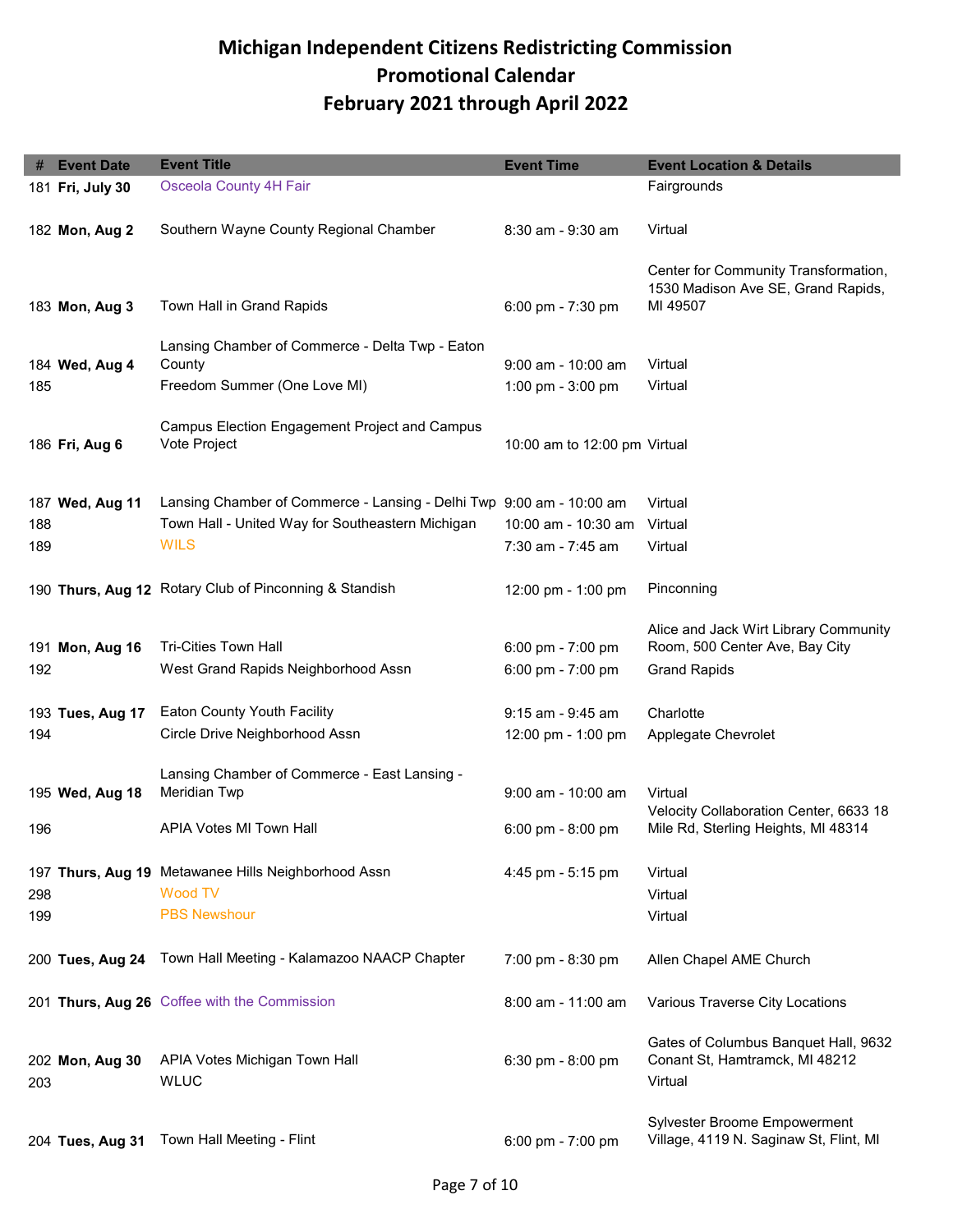| #   | <b>Event Date</b> | <b>Event Title</b>                                                  | <b>Event Time</b>           | <b>Event Location &amp; Details</b>            |
|-----|-------------------|---------------------------------------------------------------------|-----------------------------|------------------------------------------------|
|     | 205 Thurs, Sept 2 | Donuts for Democracy                                                | 10:00 am - 11:00 am         | Virtual                                        |
|     |                   |                                                                     |                             |                                                |
|     | 206 Tues, Sept 7  | APIA Votes Michigan                                                 | 6:00 pm - 7:00 pm           | Virtual                                        |
|     |                   |                                                                     |                             |                                                |
|     | 207 Mon, Sept 13  | <b>UP North Summit</b>                                              | $8:00$ am - $3:00$ pm       | Island Resort, Harris                          |
|     |                   |                                                                     |                             |                                                |
|     | 208 Wed, Sept 15  | Lansing Torch Club                                                  | 6:30 pm - 8:00 pm           | Virtual                                        |
| 209 |                   | <b>UM Dearborn Political Science Class</b>                          | 7:00 pm - 8:00 pm           | Virtual                                        |
|     |                   | 210 Thurs, Sept 16 Engineering Professionalism                      | 10:30 am - 11:00 am         | Grand Valley State Univ., Grand Rapids         |
|     |                   |                                                                     |                             | Virtual                                        |
| 211 |                   | <b>Suttons Bay Rotary</b>                                           |                             |                                                |
|     | 212 Fri, Sept 17  | Greater Lansing Assn of Realtors                                    | 10:00 am - 11:00 am         | Virtual                                        |
|     |                   |                                                                     |                             |                                                |
|     |                   | 213 Tues, Sept 21 Allegan County Democrats                          | 6:15 pm - 8:00 pm           | Virtual                                        |
|     |                   |                                                                     |                             |                                                |
|     | 214 Wed, Sept 22  | <b>Tri-County Planning Commission</b>                               | 6:00 pm - 7:30 pm           | Virtual                                        |
|     |                   | Redistricting 101: Uplifting the Role and Voice of our              |                             |                                                |
| 215 |                   | Communities                                                         | 6:00 pm - $7:00$ pm         | Virtual                                        |
|     | 216 Mon, Sept 27  | APIA Votes - Troy                                                   | 10:00 am - 11:00 am         | Virtual                                        |
|     |                   | APIA Votes - Canton                                                 |                             |                                                |
| 217 |                   |                                                                     | 7:00 pm - 8:00 pm           | Virtual<br>Washington Township Hall, 57900 Van |
| 218 |                   | Washington Township Presentation                                    | 7:00 pm - 8:00 pm           | Dyke Rd, Washington, MI 48094                  |
|     |                   |                                                                     |                             |                                                |
|     |                   | 219 Tues, Sept 28 Redistricting Town Hall - Grand Rapids            | $6:30$ pm - $8:00$ pm       | Virtual                                        |
|     |                   |                                                                     |                             |                                                |
|     | 220 Wed, Sept 29  | <b>VNP and UofM Webinar</b>                                         | 6:30 pm - 7:30 pm           | Virtual                                        |
| 221 |                   | League of Women Voters - Kalamazoo                                  | 7:00 pm - 8:00 pm           | Virtual                                        |
|     |                   |                                                                     |                             |                                                |
|     |                   | Redistricting Forum - Drawing the Lines                             |                             | Coolidge Park Apartment Gym, 3701              |
|     | 222 Thurs, Oct 7  |                                                                     | 5:30 pm - 9:00 pm           | Van Buren, Flint, MI                           |
|     |                   | Campus Vote Project and Campus Select                               |                             |                                                |
|     | 223 Fri, Oct 8    | <b>Engagement Project</b>                                           | 12:00 pm - 12:30 pm Virtual |                                                |
|     |                   |                                                                     |                             |                                                |
|     | 224 Wed, Oct 13   | Troy Chamber of Commerce                                            | 12:00 pm - 1:00 pm          | Virtual                                        |
|     |                   |                                                                     |                             |                                                |
|     |                   | 225 Thurs, Oct 14 Candid Conversation                               | 10:00 am - 10:30 am Virtual |                                                |
|     |                   |                                                                     |                             |                                                |
|     |                   | Kickoff Press Conference for 2nd Round of Public<br><b>Hearings</b> |                             |                                                |
|     | 226 Mon, Oct 18   |                                                                     | 2:00 pm - 3:30 pm           | Virtual                                        |
| 227 |                   | Kent Association of Retired School Personnel                        | 10:30 am - 11:30 am         | Kent County Intermediate School District       |
|     | 228 Tues, Oct 19  | WWJ Interview - Promote Public Hearings                             | 5:00 pm - 5:10 pm           | Virtual                                        |
|     |                   |                                                                     |                             |                                                |
|     | 229 Wed, Oct 20   | <b>WJR Interview - Promote Publc Hearings</b>                       | 6:35 am - 6:45 am           | Virtual                                        |
|     |                   |                                                                     |                             |                                                |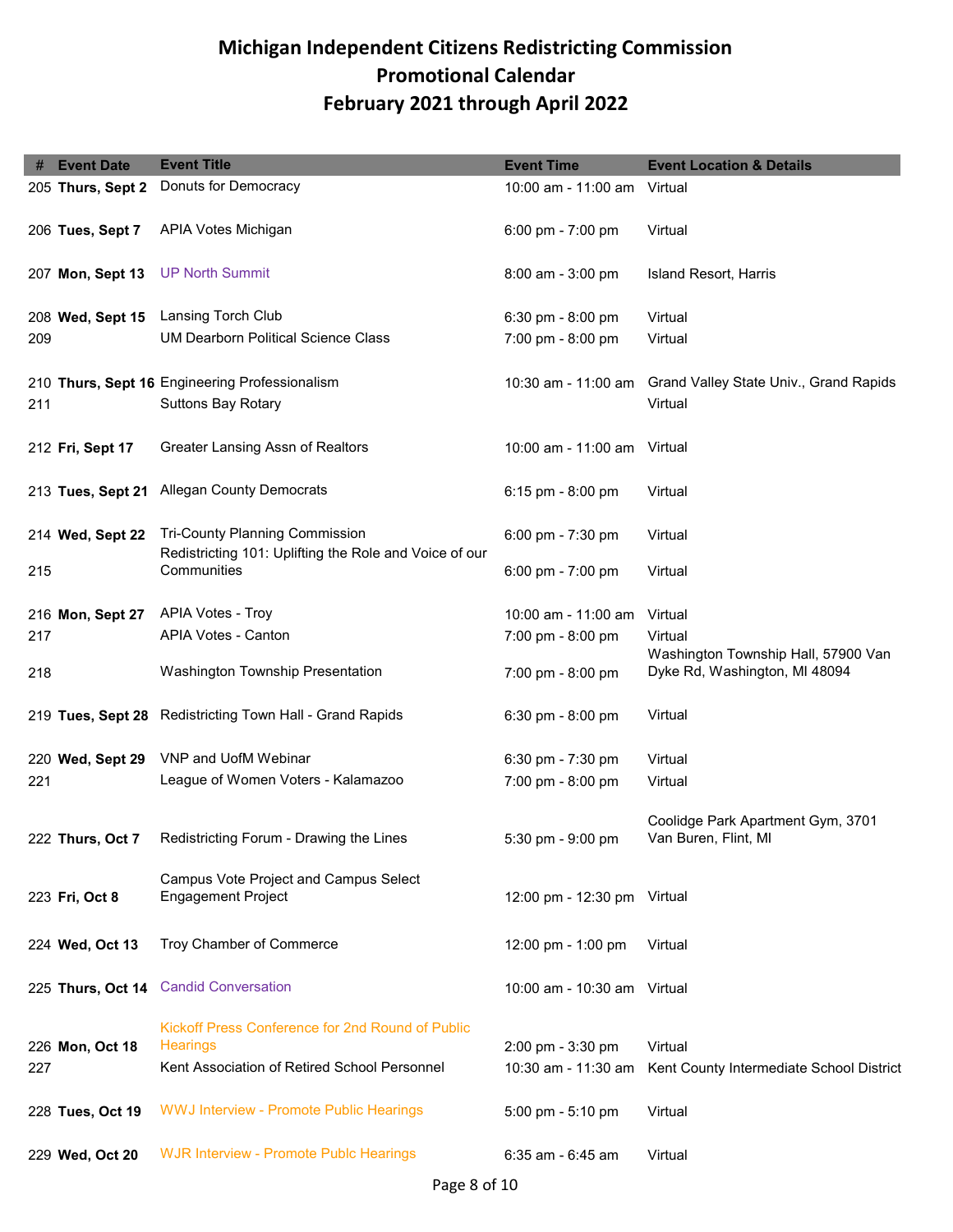|     | <b>Event Date</b> | <b>Event Title</b>                                                       | <b>Event Time</b>                        | <b>Event Location &amp; Details</b>   |
|-----|-------------------|--------------------------------------------------------------------------|------------------------------------------|---------------------------------------|
|     | 230 Thurs, Oct 21 | <b>WDET Interview with Stephen Henderson</b>                             | 9:00 am - 9:30 am                        | Virtual                               |
|     | 231 Tues, Nov 2   | Michigan Hope Academy of Senior Professional                             | 9:30 am - 11:00 am                       | Virtual                               |
|     | 232 Wed, Nov 4    | <b>NBC Universal Interview</b>                                           | 4:00 pm - 4:10 pm                        | Virtual                               |
|     | 233 Thurs, Nov 4  | Spotlight - WXYZ TV                                                      | 9:45 am - 10:30 am                       | Virtual                               |
|     | 234 Tues, Nov 9   | <b>WKAR Interview</b>                                                    | 9:00 am - 9:30 am                        | Virtual                               |
| 236 | 235 Wed, Nov 10   | <b>MIRS Podcast</b><br>Press Conference for 2nd Round of Public Hearings | 10:30 am - 11:00 am<br>1:45 pm - 2:30 pm | 910 West Ottawa St. & Zoom<br>Virtual |
|     | 237 Sat, Nov 13   | WBZV 102.5 Radio                                                         | 9:00 am - 9:30 am                        | Virtual                               |
|     | 238 Wed, Nov 17   | <b>WGVSU Interview</b>                                                   | 2:00 pm - 2:30 pm                        | Virtual                               |
|     |                   | 239 Thurs, Nov 18 Campaign Legal Center                                  | $2:00 \text{ pm} - 2:30 \text{ pm}$      | MI League, Ann Arbor                  |
|     | 240 Tues, Nov 23  | <b>Candid Conversation</b>                                               | 9:50 am - 10:30 am                       | Virtual                               |
|     | 241 Wed, Dec 8    | <b>Candid Conversation</b>                                               | 7:00 pm - 8:00 pm                        | Virtual                               |
|     | 242 Thurs, Dec 9  | <b>Candid Conversation</b>                                               | 7:00 pm - 8:00 pm                        | Virtual                               |
|     | 243 Mon, Dec 13   | <b>Bart Hawley Show</b>                                                  | 1:15 pm - 1:30 pm                        | Jackson Television                    |
|     | 244 Tue, Dec 21   | <b>Transparency Press Avail</b>                                          | 3:00 pm - 3:30 pm                        | Virtual                               |
|     | 245 Tue, Dec 28   | <b>Adoption of Maps Press Conference</b>                                 | 7:00 pm - 8:00 pm                        | Virtual                               |
|     | 246 Wed, Dec 29   | <b>WXYZ</b> Interview                                                    | 2:00 pm - 2:30 pm                        | Virtual                               |
|     | 247 Wed, Jan 5    | <b>Detroit Today</b>                                                     | 9:00 am - 9:30 am                        | Virtual                               |
|     | 248 Tue, Jan 11   | <b>One Detroit</b>                                                       | 1:00 pm - 1:30 pm                        | Virtual                               |
| 250 | 249 Wed, Jan 12   | The Why<br><b>AM Rotary</b>                                              | 5:30 pm - 6:00 pm<br>7:00 am - 8:00 am   | Virtual<br>Adrian                     |
|     | 251 Wed, Jan 19   | <b>UM CLOSE UP Redistricting Webinar</b>                                 | 6:30 pm - 8:30 p.m.                      | Virtual                               |
|     | 252 Wed, Jan 26   | <b>ABC News Live</b>                                                     | $3:00 \text{ pm} - 4:00 \text{ pm}$      | Virtual                               |
|     | 253 Thur, Jan. 27 | <b>Gongwer Newsmaker Interviews Began</b>                                | Variois Times                            | Virtual                               |